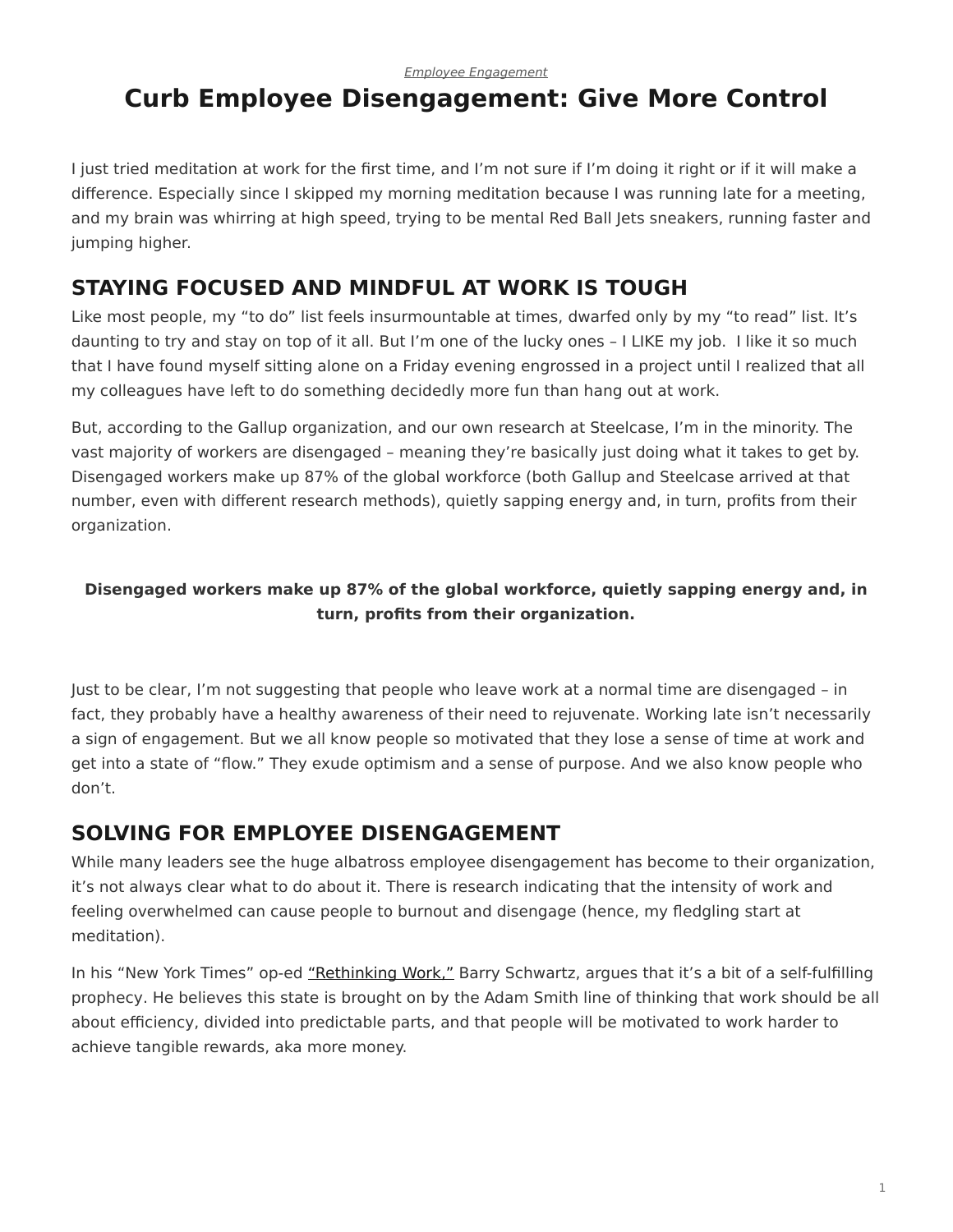The well known down side to the division of labor is when it leads to monotonous, routine tasks from which people derive little satisfaction. Fair pay is important, but what people want, notes Schwartz, is "work that is challenging and engaging, that enables us to exercise some discretion and control over what we do."

### **Leaders who are trying to tackle employee disengagement can try many different strategies, but one easy place to start is with control.**

Leaders who are trying to tackle employee disengagement can try many different strategies, but one easy place to start is with control. Our research found that control was one of the biggest factors that impacted people's workplace satisfaction with their workplace and their engagement levels. We found that 88 percent of highly engaged workers globally can choose where they work based on the task they're doing, but 86 percent of highly disengaged workers can't.

## **HOW TO INCORPORATE CONTROL INTO YOUR WORKSPACE**

**Give people more control over where and how they work.** Let them have some options for how they want to get their work done and where they want to sit (or stand, walk, recline, perch).

**Establish clear boundaries and expectations.** When giving more control, it's important to establish clear boundaries and expectations or you might wind up with too many people opting to work at a coffee shop or on their sofa too often, which can hurt group cohesion as well as their backs.

**Focus on ways to give people more autonomy and discretion.** Focusing on ways to give people a little more autonomy and discretion over their work day is a good step toward helping them feel like a grown up whose work matters.

**Give permission to experiment.** Help employees feel safe by giving them explicit and tacit permission to experiment with new ways of working – even letting them choose to spend five minutes meditating in the afternoon can be a way for people to regain a sense of control over their lives and begin to build a foundation for higher levels of motivation and engagement.

### **Introducing New Research on Engagement + the Global Workplace**

1/3 of workers in 17 of the world's most important economies is disengaged, according to new research from Steelcase. Working with global research firm Ipos, the Steelcase Global Report is the first to explore the relationship between engagement and the workplace.